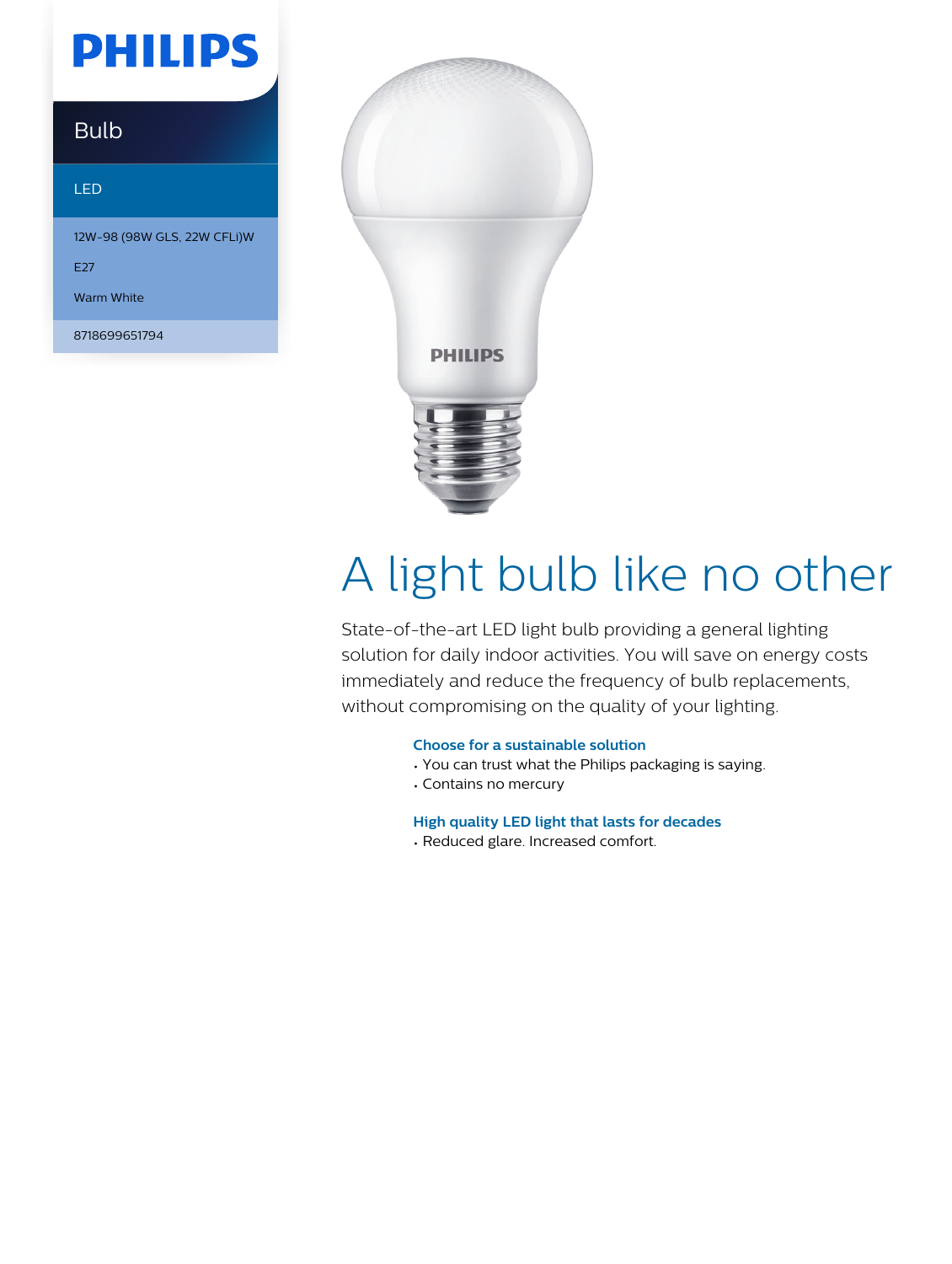### **Highlights**

#### **No UV or IR**

The beam of light is free of infra-red meaning no heat is radiated, and no ultra-violet light means that fabric and items under this light won on t fade.

#### **Contains no mercury**

**EyeComfort with Interlaced optics** Interlaced optics technology enhances the overall lighting experience in your every-day life. Imprinted with 3D patterns to help diffuse light, the micro-lens technology produce an

even distribution of light which reduces glare significantly. This illumination is not only a soft and uniform light which brings more comfort to your eyes, but it also cleverly redistributes light for less glaring illumination in the lit area.

### Specifications

#### **Bulb characteristics**

- Dimmable: No
- Intended use: Indoor
- Lamp shape: Non directional bulb
- Socket: E27
- Technology: LED
- Type of glass: Frosted

#### **Bulb dimensions**

- Height: 11 cm
- Weight: 0.04 kg
- Width: 6 cm

#### **Durability**

- Average life (at 2.7 hrs/day): 15 year(s)
- Lumen maintenance factor: 70%
- Nominal lifetime: 15,000 h
- Number of switch cycles: 50,000

#### **Light characteristics**

- Beam angle: 200 degree(s)
- Color consistency: 6SDCM
- Color rendering index (CRI): 90
- Color temperature: 3000 K
- Light Color Category: Warm White
- Nominal luminous flux: 1360 lumen
- Starting time: <0.5 s
- Warm-up time to 60% light: Instant full light
- Color Code: 930 | CCT of 3000K

#### **Miscellaneous**

• EyeComfort: Yes

#### **Other characteristics**

- Lamp current: 105 mA
- Efficacy: 113 lm/W

#### **Packaging information**

- EAN: 8718699651794
- EOC: 871869965179400
- Product title: LEDBulb 12W E27 930 230V 1PF/6 AU

#### **Power consumption**

- Power factor: 0.5
- Voltage: 220-240 V
- Wattage: 12 W
- Wattage equivalent: 98 W

#### **Product dimensions & weight**

• Length: 11 cm

#### **Rated values**

- Rated beam angle: 200 degree(s)
- Rated lifetime: 15,000 h
- Rated luminous flux: 1360 lumen
- Rated power: 12 W

#### **Technical specifications**

• Frequency: 50-60 Hz

#### **Packaging dimensions & weight [LEDBulb 12W E27 3000K 230V 1PF/6 AU]**

- EAN/UPC product: 8718699651794
- Net weight: 0.060 kg
- Gross weight: 0.075 kg
- Height: 13.700 cm
- Length: 6.100 cm
- Width: 6.100 cm
- Material number (12NC): 929001916199